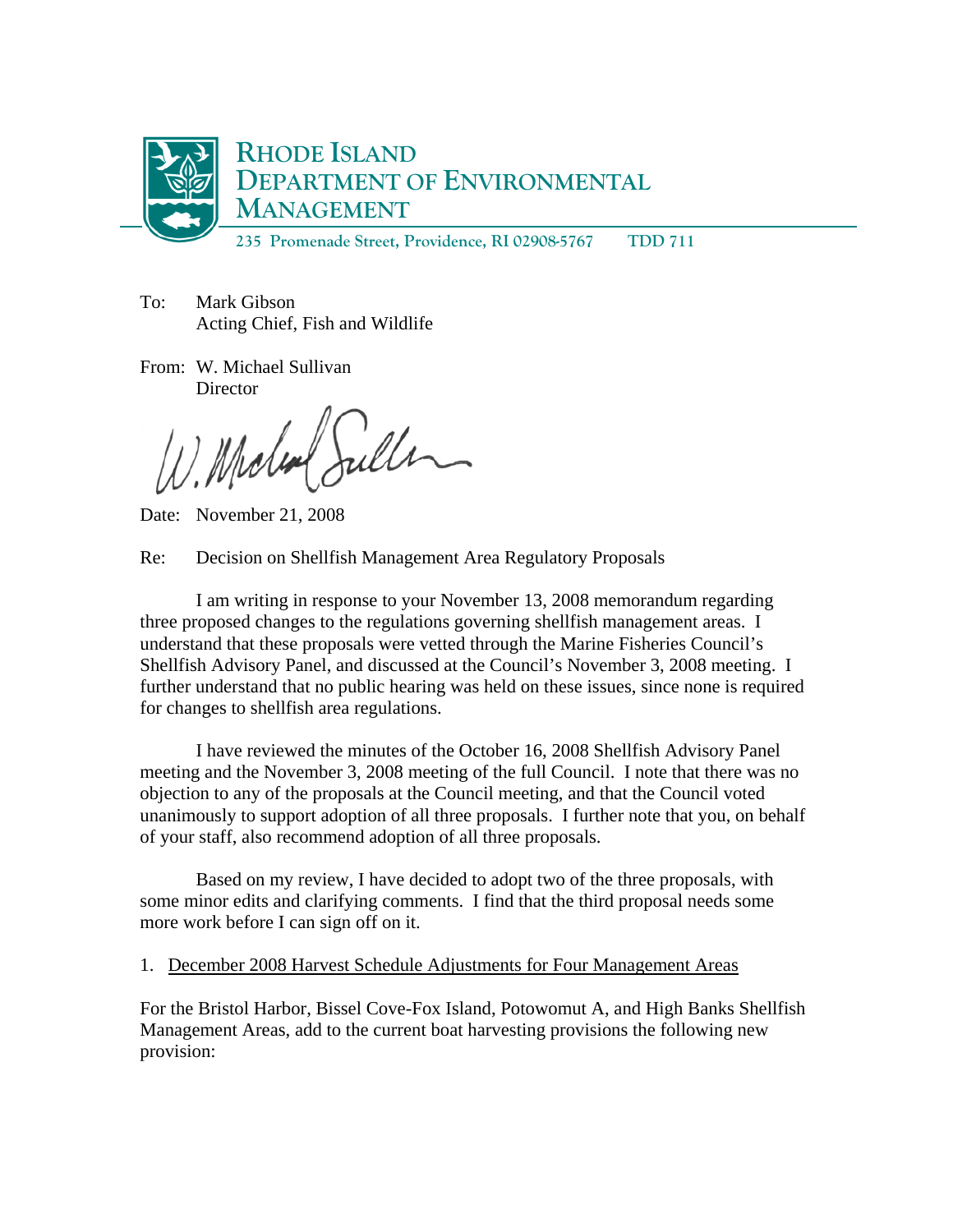"**Provided, however, that for the period of December 22 to December 26, 2008: shellfishing from a boat will be permitted only between 8:00 A.M. and NOON on Monday, December 22, Tuesday, December 23, and Friday, December 26 (closed Wednesday, December 24 and Thursday, December 25). And for the period of December 29, 2008 to January 2, 2009: shellfishing from a boat will be permitted only between 8:00 A.M. and NOON on Monday, December 29, Tuesday, December 30, and Friday, January 2 (closed Wednesday, December 31 and Thursday, January 1).**"

The rationale for this change appears to have been mis-stated in your memo. The correct rationale, as I understand it, is to afford fishers two advance days (i.e., two Tuesdays) to harvest product and get it to dealers with enough lead time, prior to the two Thursday holidays; and to afford dealers the opportunity to move that product to consumers on the two Wednesdays immediately preceding the two Thursday holidays.

## 2. Partial 2009 Winter Harvest Schedule for Greenwich Bay Management Area

For the Greenwich Bay Shellfish Management Area, add to the boat harvesting provisions the following new provision:

## "**For the period of February 1, 2009 to February 28, 2009: shellfishing from a boat will be permitted only one day per week – on the first available Monday, Tuesday, Wednesday, Thursday, or Friday, based on water quality conditions – between 8:00 A.M. and 11:00 A.M.**"

I note that the Greenwich Bay Management Area remains seasonally closed during all of December (2008) and January (2009), and that the new provision will address the allowable harvesting activity when the area opens on February 1, 2009, or if temporarily closed as of that date due to water quality conditions, on the first open weekday in February thereafter. As stated in your memo, the rationale for this modified February schedule is to maintain product value, minimize market saturation, and aid enforcement. I recognize that the schedule for the area for the period of March 1 to April 30, 2009 remains pending, and will be considered at the next meeting of the Council.

## 3. Harvesting of Bay Scallops in Spawner Sanctuaries

Conceptually, I support the enactment of a regulation that would prohibit the use of bay scallop dredges in shellfish spawner sactuaries. The rationale for this new provision, as I understand it, is to help protect newly established eelgrass beds and planted oysters, both of which are vulnerable to damage and loss caused by bay scallop dredges.

The concern I have is that while Part IV of the regulations identifies several areas that are closed to shellfishing, those areas are not classified as shellfish spawner sanctuaries. Indeed, as far as I know, the term "shellfish spawner sanctuary" is not set forth anywhere in current regulation. I therefore ask that you work with your staff to develop proposed